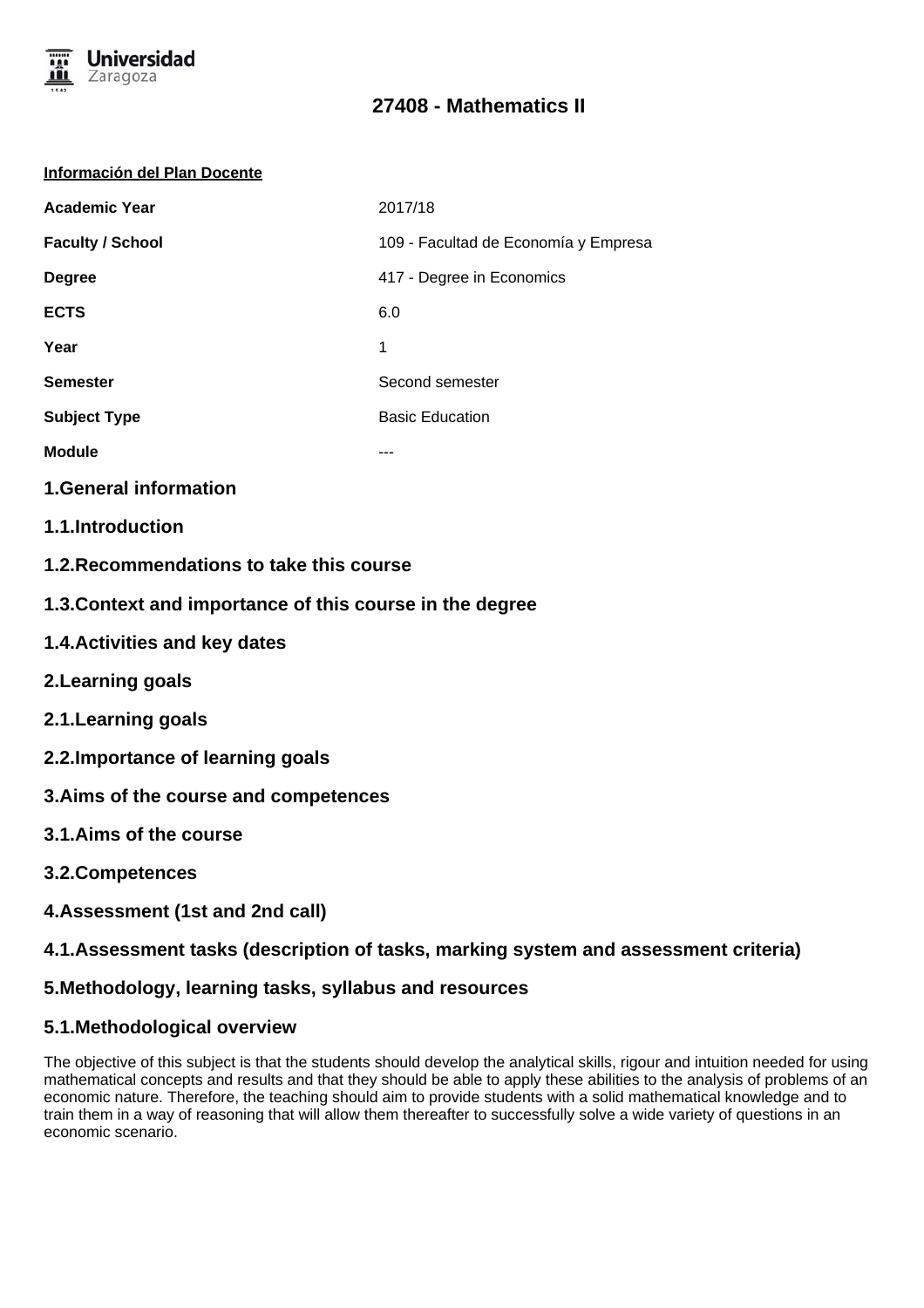

## **5.2.Learning tasks**

The program offered to the students to help them achieve the learning results includes the following activities **:**

**1. Theoretical lessons** which will be based on lectures to present the concepts and results corresponding to the contents. At the same time, some exercises will be solved with the participation of the students to help them comprehend the theoretical concepts presented. These classes are face-to-face and will be given to the full group.

Time allotted: 1,2 ECTS credits (30 hours).

**2. Practical lessons** , in which the students will apply the theoretical results in order to solve, with the teacher's help, more complete exercises, and problems of an economic nature. Problem sheets will be available for the students and the teacher will announce in advance the problems that will be solved in each practical lesson so that the students can prepare them beforehand. These classes are face-to-face and will be given separately to each subgroup.

Time allotted: 1.2 ECTS credits (30 hours each subgroup).

**3. Seminars** (practical classes P6), which may consist of a number of different activities designed to support the learning process, including: follow-up of some simple projects that had been assigned to small teams of students and the presentation of these projects; answering questions that students may have regarding some of the contents taught; solving problems of an economic nature by using some of the mathematical tools taught during the classes, etc. These seminars may also be devoted to the teaching of more advanced topics, intended for the students interested in learning some further mathematical tools that would allow them to deal with more general problems. In this way, the students are shown that both Mathematics and Economics are vibrant sciences with many facets to be studied.

Time allotted: Pending of the agreement of the Department Committee

**4. Out of class work** : 3.6 ECTS credits

## **5.3.Syllabus**

### **Chapter 1: Mathematical programs**

- 1.1. General formulation of a mathematical program. Classification.
- 1.2. Definitions and properties. Weierstrass' Theorem.
- 1.3. Graphical solving.
- 1.4. Introduction to convexity:
- 1.4.1. Convex sets. Definition and properties.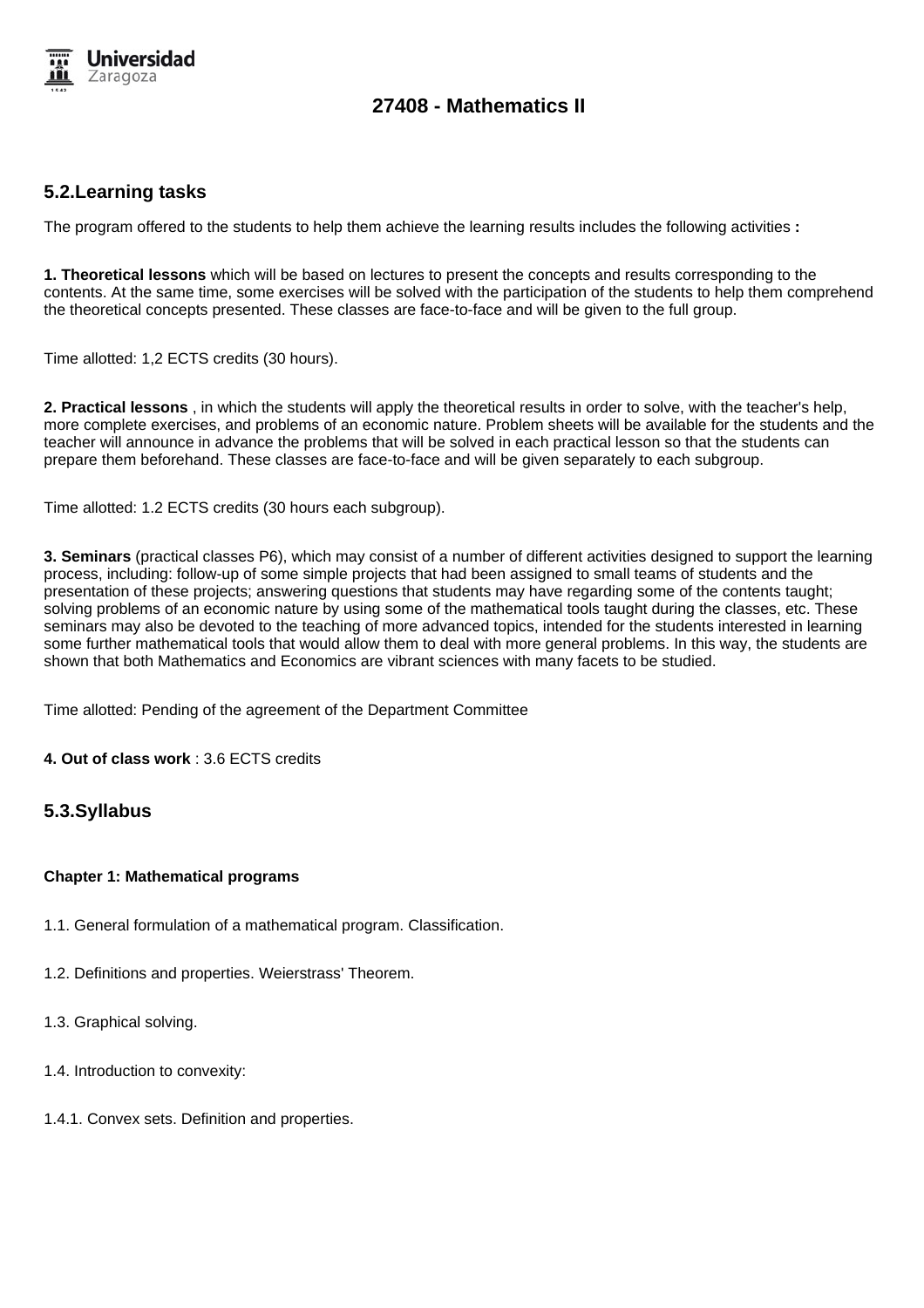

### 1.4.2. Convex and concave functions. Definitions and properties.

1.4.3. Convex programs.

#### **Chapter 2: Programming without constraints**

- 2.1. Problem's formulation.
- 2.2. Local optima:
- 2.2.1. First order conditions for the existence of a local optimum.
- 2.2.2. Second order conditions for the existence of a local optimum.
- 2.3. Global optima: convex programs.

#### **Chapter 3: Programming with equality constraints**

- 3.1. Problem's formulation.
- 3.2. Local optima:
- 3.2.1. First order conditions for the existence of a local optimum.
- 3.2.2. Second order conditions for the existence of a local optimum.
- 3.3. Global optima: convex programs and Weierstrass' Theorem.
- 3.4. Economic interpretation of the Lagrange's multipliers.

#### **Chapter 4: Linear programming**

- 4.1. Formulation of a problem of linear programming.
- 4.2. Solutions of a linear program. Basic feasible solutions.
- 4.3. Characterization of the optimal basic feasible solutions. Simplex' Algorithm.
- 4.4. Introduction to the sensitivity analysis.
- 4.5. Introduction to the dual program.